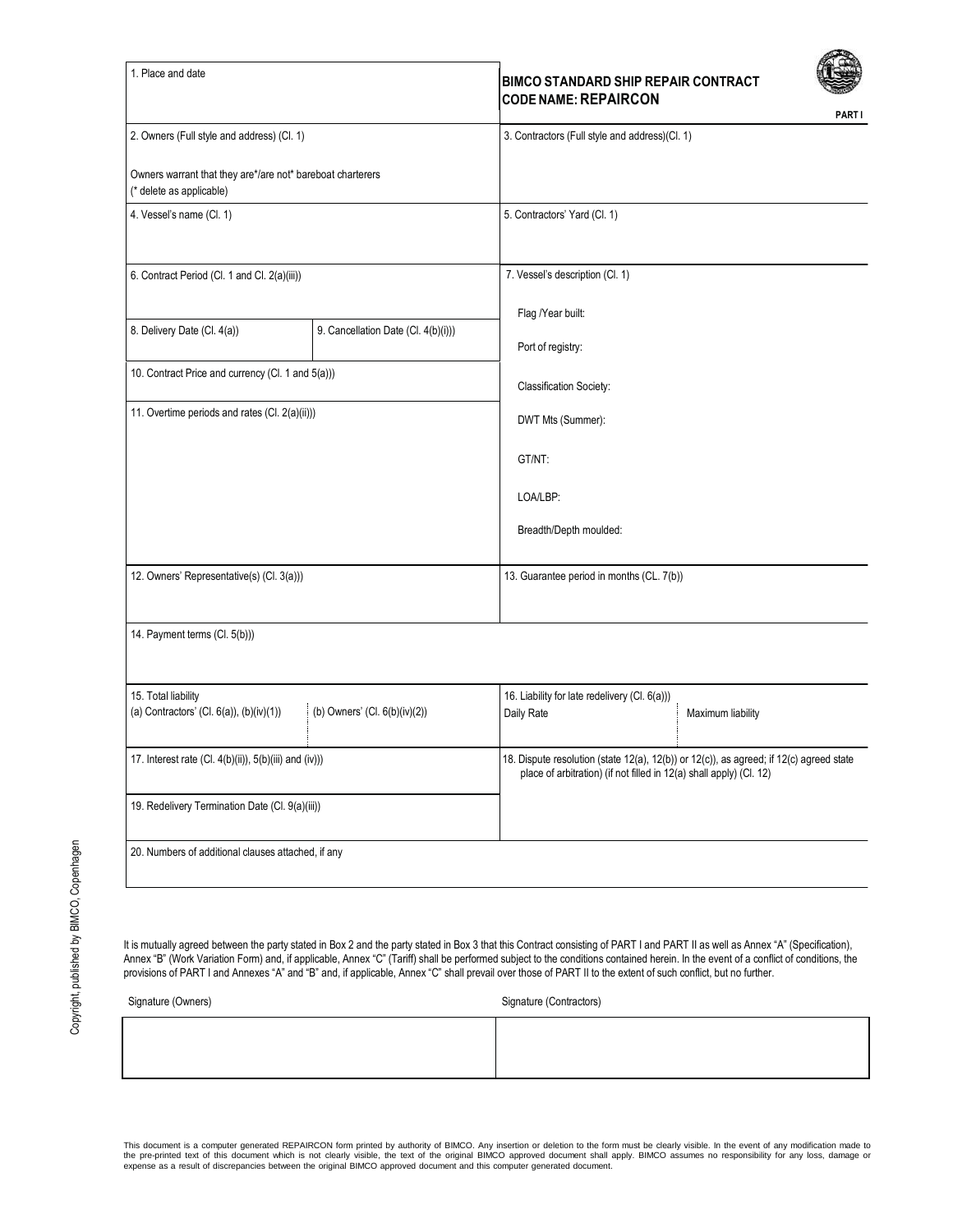| 1. | <b>Definitions</b>                                                       |                |    |      | the Owners and recorded in the Work Variation Form.                                                        | 61       |
|----|--------------------------------------------------------------------------|----------------|----|------|------------------------------------------------------------------------------------------------------------|----------|
|    | "Additional Works" means all work, if any, in addition to                | 2              |    |      | The Contractors shall, wherever possible, perform                                                          | 62       |
|    | or modification of the Specification Works (including any                | 3              |    |      | Additional Works within the Contract Period stated                                                         | 63       |
|    | changes required by changes in the rules of the Owners'                  | 4              |    |      | in Box 6. However, where the Parties agree that                                                            | 64       |
|    | regulatory bodies after the date of the Contract), which                 | 5              |    |      | Additional Works will extend, or Reductions shorten,                                                       | 65       |
|    | are to be described on a Work Variation Form attached                    | 6              |    |      | the Contract Period, the increase or decrease in                                                           | 66       |
|    | as Annex "B" hereto.                                                     | $\overline{7}$ |    |      | duration shall be recorded on a Work Variation Form                                                        | 67       |
|    | "Completion" means the completion of the Works.                          | 8              |    |      | and the Redelivery Termination Date will auto-                                                             | 68       |
|    | "Contract Period" means the period (commencing on                        | 9              |    |      | matically be extended or shortened by the same                                                             | 69       |
|    | the first working day after the date of delivery) agreed                 | 10             |    |      | period.                                                                                                    | 70       |
|    | between the Parties as stated in Box 6 for the                           | 11             |    | (iv) | In the event of Additional Works or Reductions,                                                            | 71       |
|    | performance of the Specification as may be amended                       | 12             |    |      | the Contract Price shall be adjusted by agreement                                                          | 72       |
|    | as a consequence of Additional Works and/or                              | 13             |    |      | between the Parties and recorded on a Work Variation                                                       | 73       |
|    | Reductions and/or pursuant to Clause 8 (Disruptions).                    | 14             |    |      | Form. Where the Parties agree to Reductions, the                                                           | 74       |
|    | "Contract Price" means the agreed price for the                          | 15             |    |      | Owners shall be credited with the equivalent of the                                                        | 75       |
|    | Specification Works as stated in Box 10, as may be                       | 16             |    |      | cost saved as a result of such Reductions (see also                                                        | 76       |
|    | adjusted by the value of any Additional Works less any                   | 17             |    |      | Clause 5(a) (Price)).                                                                                      | 77       |
|    | Reductions.                                                              | 18             |    | (v)  | Should any of the specified materials or equipment                                                         | 78       |
|    | "Contractors" means the company stated in Box 3.                         | 19             |    |      | not be available at the time required for use in the                                                       | 79       |
|    | "Contractors' Yard" means the premises of the                            | 20             |    |      | Vessel, the Contractors shall have the right to use                                                        | 80       |
|    | Contractors stated in Box 5.                                             | 21             |    |      | other suitable materials or equipment of equivalent                                                        | 81       |
|    | "Delivery" means delivery of the Vessel to the                           | 22             |    |      | standard in replacement thereof, subject to the                                                            | 82       |
|    | Contractors at the Contractors' Yard or elsewhere as                     | 23             |    |      | agreement of the Classification Society and the                                                            | 83       |
|    | may have been agreed between the Parties.                                | 24             |    |      | Owners, the latter's consent not to be unreasonably                                                        | 84       |
|    | "Owners" means the Owner stated in Box 2.                                | 25             |    |      | withheld.                                                                                                  | 85       |
|    | "Parties" means the Owners and the Contractors.                          | 26             |    |      | (b) Contractors' right to sub-contract                                                                     | 86       |
|    | "Redelivery" means redelivery of the Vessel to the                       | 27             |    |      | Subject to the Owners' right to object on reasonable                                                       | 87       |
|    | Owners at the Contractors' Yard or elsewhere as may                      | 28             |    |      | grounds, the Contractors shall have the right to employ                                                    | 88<br>89 |
|    | have been agreed between the Parties.                                    | 29<br>30       |    |      | sub-contactors to perform any works provided that the                                                      | 90       |
|    | "Reductions" means all deletions, if any, to the                         |                |    |      | Contractors remain responsible for all of their sub-                                                       | 91       |
|    | Specification Works, which are to be recorded on a Work                  | 31             |    |      | contractors' actions.                                                                                      | 92       |
|    | Variation Form.                                                          | 32<br>33       |    |      | In the event of such a sub-contract the Contractors shall                                                  | 93       |
|    | "Specification Works" means the work to be carried out                   | 34             |    |      | remain liable for the due performance of their obligations                                                 | 94       |
|    | under this Contract described in the Specification                       | 35             |    |      | under this Contract.                                                                                       | 95       |
|    | attached as Annex "A" hereto.                                            | 36             |    |      | (c) Approvals and Certificates                                                                             | 96       |
|    | "Sub-contractors" means all persons engaged by the                       | 37             |    | (i)  | The Contractors shall be responsible for obtaining                                                         | 97       |
|    | Contractors to do work, supply materials or equipment,                   | 38             |    |      | and maintaining all necessary approvals and                                                                | 98       |
|    | or provide accommodation or services in connection                       | 39             |    |      | certificates of whatsoever nature relating to the                                                          | 99       |
|    | with the Works.<br>"Tariff" means the rates agreed, if any, in Annex "C" | 40             |    |      | Works as required by the Contractors' regulatory                                                           | 100      |
|    | attached hereto.                                                         | 41             |    |      | bodies. The Owners shall provide any reasonable                                                            | 101      |
|    | "Vessel" means the vessel described in Boxes 4 and 7.                    | 42             |    |      | assistance that may be required in this respect.                                                           | 102      |
|    |                                                                          | 43             |    | (ii) | The Owners shall be responsible for obtaining and                                                          | 103      |
|    | "Works" means the Specification Works, as may be                         | 44             |    |      | maintaining any approvals or certificates relating to                                                      | 104      |
|    | amended by any Additional Works and/or Reductions.                       |                |    |      | the Vessel and the Works as required by the Owners'                                                        | 105      |
| 2. | Performance and Approval of the Work                                     | 45             |    |      | regulatory bodies. The Contractors shall provide any<br>reasonable assistance that may be required in this | 106      |
|    | Performance of Works<br>(a)                                              | 46             |    |      |                                                                                                            | 107      |
|    | The Contractors shall perform the Works in accord-<br>(i)                | 47             |    |      | respect.                                                                                                   |          |
|    | ance with the provisions of this Contract, the require-                  | 48             | 3. |      | <b>Supervision and Owners' Work</b>                                                                        | 108      |
|    | ments of the Parties' regulatory bodies, and to the                      | 49             |    |      | (a) Owners' Representatives                                                                                | 109      |
|    | reasonable satisfaction of the Owners.                                   | 50             |    | (i)  | The supervision of the Works shall be carried out by                                                       | 110      |
|    | The Works shall be performed in accordance with<br>(ii)                  | 51             |    |      | the Owners' Representative(s) as stated in Box 12 or                                                       | 111      |
|    | best local practice and, unless otherwise agreed,                        | 52             |    |      | such other person(s) as the Owners may from time                                                           | 112      |
|    | within normal working hours. Any overtime carried                        | 53             |    |      | to time appoint and notify to the Contractors in writing.                                                  | 113      |
|    | out by the Contractors to complete the Works within                      | 54             |    |      | The Owners shall have at least one representative                                                          | 114      |
|    | the Contract Period shall be for their account, but                      | 55             |    |      | present at the Contractors' Yard throughout the Works.                                                     | 115      |
|    | any overtime carried out at the Owners' written                          | 56             |    |      | The Owners' Representative(s) shall be authorised                                                          | 116      |
|    | request shall be subject to extra cost as stated in                      | 57             |    |      | to act on behalf of the Owners in respect of all matters                                                   | 117      |
|    | Box 11.                                                                  | 58             |    |      | relating to the Contract, including but not limited to                                                     | 118      |
|    | The Contractors shall make all reasonable endeav-<br>(iii)               | 59             |    |      | the approval of plans, drawings, calculations, and                                                         | 119      |
|    | ours to perform Additional Works as requested by                         | 60             |    |      | documents, and agreeing and signing Work Variation                                                         | 120      |

This document is a computer generated REPAIRCON form printed by authority of BIMCO. Any insertion or deletion to the form must be clearly visible. In event of any modification being made to the pre-<br>printed text of this d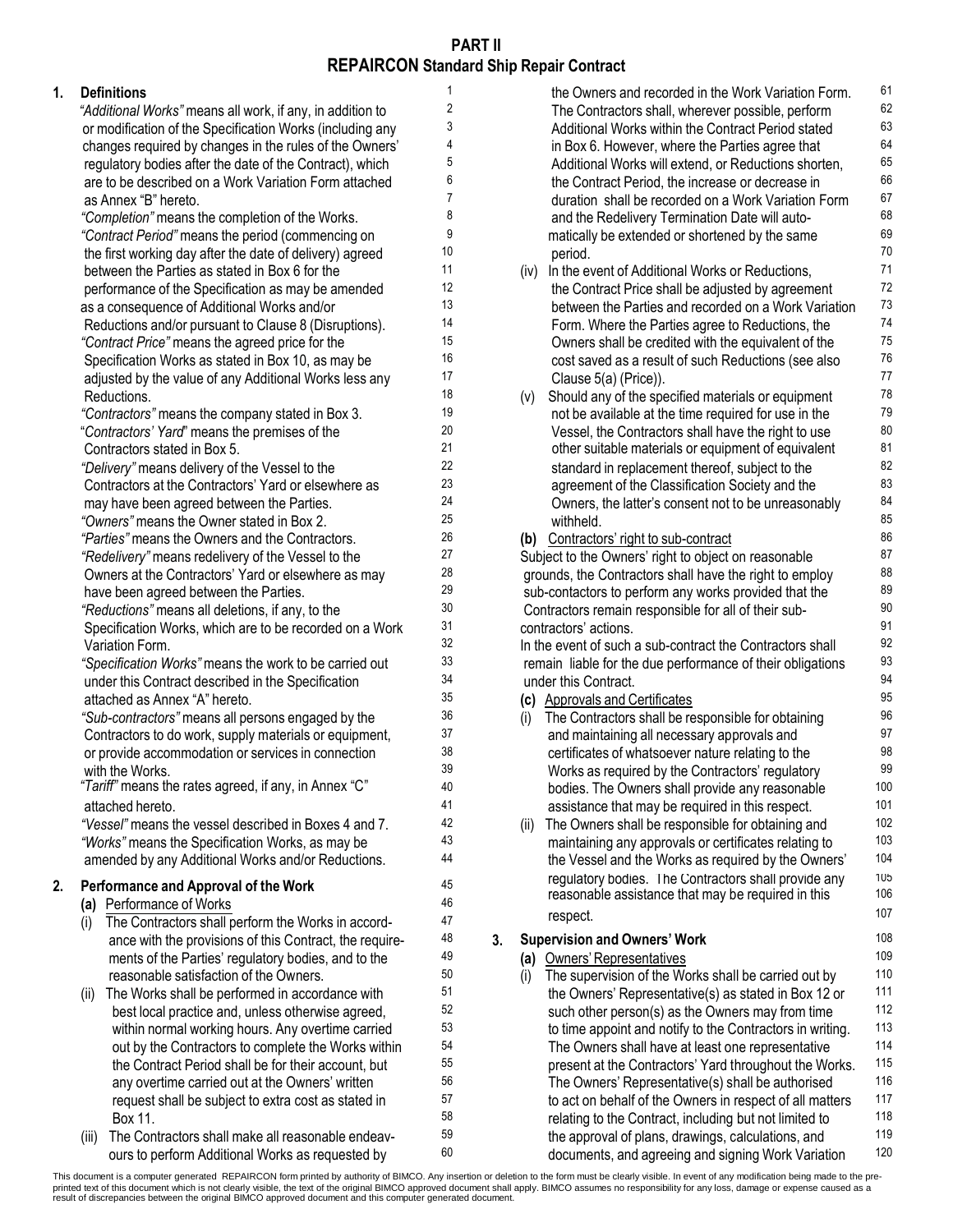Forms and invoices. 121<br>The Cwners' Penresentative(s) shall at all times 4(a)

- (ii) The Owners' Representative(s) shall at all times provide reasonable assistance to facilitate timely and 123<br>efficient completion of the Works shall 124 efficient completion of the Works. 124 be entitled to demand immediate redeling immediate redeling immediate r<br>The Vessel's Master shall be the Owners' Represen-
- (iii) The Vessel's Master shall be the Owners' Representative unless stated otherwise in Box 12. 126 to 126 to recover (A) and the Contractors shall at their own axpense pro-
- (iv) The Contractors shall, at their own expense, pro- 127<br>vide the Owners' Penresentative(s) with reasonable 128 vide the Owners' Representative(s) with reasonable office accommodation and facilities (including com<sup>129</sup> munication facilities) as the Owners may reasonably 130 require, provided the Owners shall bear the costs of 131 all such communication expenses. 132
- (v) The Contractors shall grant the Owners' Repre-  $133$  $s$ entative(s) reasonable access to the Contractors'  $134$ <br>workshops whenever work on the Vessel or parts of  $135$ workshops whenever work on the Vessel or parts of <sup>135</sup><br>the Vessel is being carried out and shall ensure such 136 the Vessel is being carried out and shall ensure such  $136$ <br>reasonable access to any other premises or site  $137$ reasonable access to any other premises or site where work is being carried out in connection with  $138$ <br>the Vessel (39

- **4. Delivery, Redelivery and Acceptance of the Vessel** 149 **(a)** Delivery 150<br> **(i)** The Vessel shall be delivered at a safe place 151
	- (i) The Vessel shall be delivered at a safe place  $151$ <br>nominated by the Contractors on the Delivery Date  $152$ nominated by the Contractors on the Delivery Date stated in Box 8, safely afloat and, unless otherwise 153 agreed, gas free and/or inerted, free of cargo, slops,  $154$ <br>sludge, dirty ballast and of any substances in the  $155$ sludge, dirty ballast and of any substances in the structure of the Vessel in way of the Works which 156 are dangerous or harmful to health. 157
	- (ii) The Owners shall keep the Contractors promptly  $158$ <br>advised of any changes to the Vessel's Delivery Date  $159$ advised of any changes to the Vessel's Delivery Date.
	- (iii) A Protocol of Delivery shall be signed by the Parties 160 hereto confirming the time of Delivery. 161<br>Cancellation 162
	- (b) Cancellation
	- (i) Contractors'Cancellation 163

the Works in accordance with the Specification within 179 48 hours of the date on which the Vessel is delivered 180

|       | Forms and invoices.                                      | 121        |    |       | in the condition stipulated in Clause $4(a)(i)$ (Delivery), | 181 |
|-------|----------------------------------------------------------|------------|----|-------|-------------------------------------------------------------|-----|
| (ii)  | The Owners' Representative(s) shall at all times         | 122        |    |       | the Owners shall have the right to cancel this Con-         | 182 |
|       | provide reasonable assistance to facilitate timely and   | 123        |    |       | tract within 24 hours, whereupon the Owners shall           | 183 |
|       | efficient completion of the Works.                       | 124        |    |       | be entitled to demand immediate redelivery of the           | 184 |
|       | (iii) The Vessel's Master shall be the Owners' Represen- | 125        |    |       | Vessel without compensation to the Contractors, and         | 185 |
|       | tative unless stated otherwise in Box 12.                | 126        |    |       | to recover (A) any sums already paid to the Contrac-        | 186 |
|       | (iv) The Contractors shall, at their own expense, pro-   | 127        |    |       | tors together with interest at the rate stated in Box       | 187 |
|       | vide the Owners' Representative(s) with reasonable       | 128        |    |       | 17, and (B) all other expenses which the Owners have        | 188 |
|       | office accommodation and facilities (including com-      | 129        |    |       | reasonably incurred in connection with this Contract,       | 189 |
|       | munication facilities) as the Owners may reasonably      | 130        |    |       | to the extent that those sums are not otherwise ex-         | 190 |
|       | require, provided the Owners shall bear the costs of     | 131        |    |       | cluded under this Contract, but in any event exclud-        | 191 |
|       | all such communication expenses.                         | 132        |    |       | ing the Owners' cost of taking the Vessel to the Con-       | 192 |
| (v)   | The Contractors shall grant the Owners' Repre-           | 133        |    |       | tractors' Yard, and thereafter the Parties' obligations     | 193 |
|       | sentative(s) reasonable access to the Contractors'       | 134        |    |       | under this Contract shall be at an end.                     | 194 |
|       | workshops whenever work on the Vessel or parts of        | 135        |    | (c)   | Redelivery                                                  | 195 |
|       | the Vessel is being carried out and shall ensure such    | 136        |    | (i)   | Redelivery of the Vessel to the Owners shall take           | 196 |
|       | reasonable access to any other premises or site          | 137        |    |       | place within the Contract Period.                           | 197 |
|       | where work is being carried out in connection with       | 138        |    | (ii)  | Without prejudice to Clause 7 (Guarantee), such             | 198 |
|       | the Vessel.                                              | 139        |    |       | inspections, tests and/or trials as are necessary for       | 199 |
|       | (b) Owners' Work                                         | 140        |    |       | the purpose of determining whether the Vessel at            | 200 |
|       | Subject to prior written agreement with the Contractors, | 141        |    |       | Redelivery complies with the terms of this Contract         | 201 |
|       | whose consent shall not be unreasonably withheld, the    | 142        |    |       | shall be carried out prior to Redelivery in the presence    | 202 |
|       | Owners, or the Master and crew, or any sub-contractor    | 143        |    |       | of the Owners' Representative(s). The Contractors           | 203 |
|       | employed or engaged by the Owners, shall be entitled     | 144        |    |       | shall keep the Owners advised of progress and the           | 204 |
|       | to carry out the Owners' own work on the Vessel,         | 145        |    |       | expected dates for Redelivery and Completion.               | 205 |
|       | provided the Owners remain responsible for all of their  | 146        |    | (iii) | Defects and defaults in the performance of the              | 206 |
|       | actions and such work does not interfere with or delay   | 147        |    |       | Works, shall be listed in a protocol prepared by the        | 207 |
|       | the Works.                                               | 148        |    |       | Parties. The Contractors shall at their cost rectify        | 208 |
|       |                                                          | 149        |    |       | any such defects and defaults before Redelivery,            | 209 |
|       | Delivery, Redelivery and Acceptance of the Vessel        |            |    |       | unless the Owners can agree that completion of              | 210 |
|       | (a) Delivery                                             | 150        |    |       | certain of the Works can take place after Redelivery.       | 211 |
| (i)   | The Vessel shall be delivered at a safe place            | 151        |    |       | (iv) Without prejudice to the provisions of Clause 7        | 212 |
|       | nominated by the Contractors on the Delivery Date        | 152        |    |       | (Guarantee), at the date of Redelivery a Protocol of        | 213 |
|       | stated in Box 8, safely afloat and, unless otherwise     | 153        |    |       | Redelivery and Acceptance shall be signed between           | 214 |
|       | agreed, gas free and/or inerted, free of cargo, slops,   | 154        |    |       | the Parties which shall identify any Works to be            | 215 |
|       | sludge, dirty ballast and of any substances in the       | 155        |    |       | completed after Redelivery.                                 | 216 |
|       | structure of the Vessel in way of the Works which        | 156        |    |       |                                                             |     |
|       | are dangerous or harmful to health.                      | 157        | 5. |       | <b>Financial Provisions</b>                                 | 217 |
| (ii)  | The Owners shall keep the Contractors promptly           | 158<br>159 |    | (a)   | <b>Price</b>                                                | 218 |
|       | advised of any changes to the Vessel's Delivery Date.    |            |    | (i)   | The Contract Price, as stated in Box 10, covers all items   | 219 |
| (iii) | A Protocol of Delivery shall be signed by the Parties    | 160        |    |       | in the Specification Works for which a fixed price has      | 220 |
|       | hereto confirming the time of Delivery.                  | 161        |    |       | been agreed.                                                | 221 |
| (b)   | Cancellation                                             | 162        |    | (ii)  | Where a fixed price has not been quoted for any             | 222 |
| (i)   | <b>Contractors' Cancellation</b>                         | 163        |    |       | item in the Specification Works and/or Additional           | 223 |
|       | If, for any reason, the Vessel is not delivered to the   | 164        |    |       | Works, the price shall be calculated by reference to        | 224 |
|       | Contractors on or before 1500 hours local time on        | 165        |    |       | the agreed Tariff, or if there is no agreed Tariff,         | 225 |
|       | the Cancellation Date stated in Box 9, the Contractors   | 166        |    |       | reasonable rates applying in the location of the            | 226 |
|       | shall have the right, exercisable no later than 1700     | 167        |    |       | Contractors' Yard.                                          | 227 |
|       | hours local time the same day, to cancel this Contract   | 168        |    | (b)   | Payment                                                     | 228 |
|       | and to recover any costs and expenses which they         | 169        |    | (i)   | The Contract Price shall be payable by the Owners           | 229 |
|       | have reasonably incurred in the performance of the       | 170        |    |       | free of all taxes, bank charges, exchange control           | 230 |
|       | Contract up to the date of cancellation (including sums  | 171        |    |       | regulations and in the currency stated in Box 10, in        | 231 |
|       | payable to Sub-contractors provided they were            | 172        |    |       | accordance with the payment terms agreed in Box             | 232 |
|       | incurred with the Owners' prior written agreement) to    | 173        |    |       | 14 or, if no such terms are agreed, at Redelivery.          | 233 |
|       | the extent that such sums are not otherwise excluded     | 174        |    | (ii)  | Any part of the Contract Price due between                  | 234 |
|       | under this Contract, and thereafter the Parties'         | 175        |    |       | Redelivery and Completion shall be payable in               | 235 |
|       | obligations under this Contract shall be at an end.      | 176        |    |       | accordance with the payment terms agreed in Box             | 236 |
| (ii)  | Owners' Cancellation                                     | 177        |    |       | 14 or, in the absence of such agreement, upon               | 237 |
|       | If, for any reason, the Contractors fail to commence     | 178        |    |       | Completion.                                                 | 238 |
|       | the Works in accordance with the Specification within    | 179        |    | (iii) | If the payment terms agreed in Box 14 require interim       | 239 |
|       | 48 hours of the date on which the Vessel is delivered    | 180        |    |       | payments prior to Redelivery and the Owners fail to         | 240 |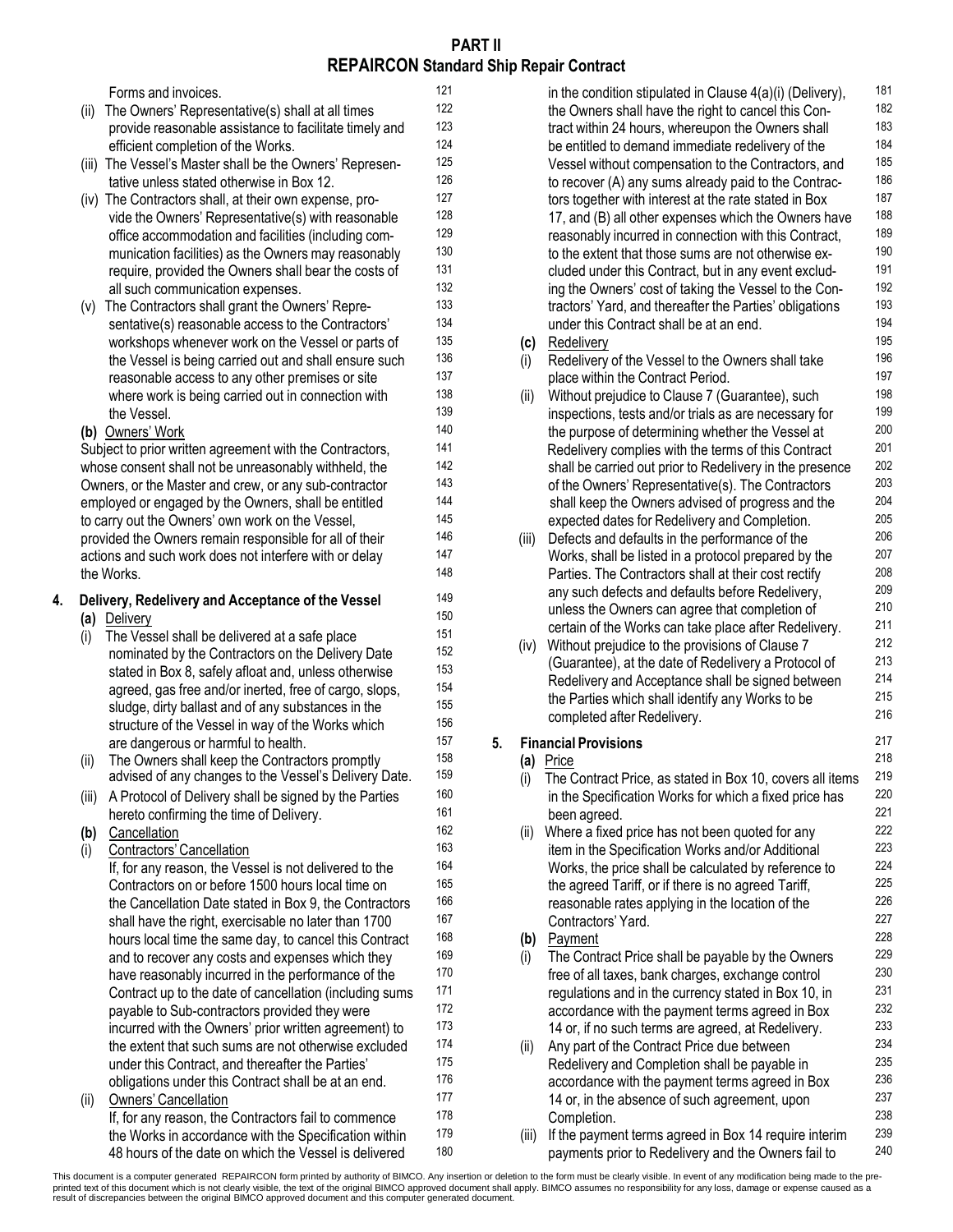|    |       | pay any such sums on the dates agreed, the Owners          | 241 |       |                        | be at the Owners' sole risk and responsibility, and           | 301 |
|----|-------|------------------------------------------------------------|-----|-------|------------------------|---------------------------------------------------------------|-----|
|    |       | shall pay interest at the rate stated in Box 17 on         | 242 |       |                        | the Contractors shall not be under any liability              | 302 |
|    |       | such outstanding sums. In the event that such sums         | 243 |       |                        | whatsoever to the Owners for any loss, damage                 | 303 |
|    |       |                                                            | 244 |       |                        |                                                               | 304 |
|    |       | (together with accrued interest) are not paid within       |     |       |                        | or expense resulting from such tests, trials or               |     |
|    |       | 3 working days of their due date, the Contractors          | 245 |       |                        | movements, unless caused by the intervention,                 | 305 |
|    |       | shall have the right to suspend work on this Contract      | 246 |       |                        | act or omission of the Contractors.                           | 306 |
|    |       | without thereby incurring liability to the Owners until    | 247 |       | (5)                    | Except as provided in Clause 6(a) (Liquidated                 | 307 |
|    |       | payment of outstanding sums (including accrued             | 248 |       |                        | Damages), in no circumstances shall either                    | 308 |
|    |       | interest). The Contractors shall also have the right       | 249 |       |                        | party's liability to the other party include any sum          | 309 |
|    |       | to recover from the Owners all direct and indirect         | 250 |       |                        | in respect of loss of hire, profit, use or business,          | 310 |
|    |       | costs arising from such suspension of work to the          | 251 |       |                        | or any similar direct, indirect or consequential loss,        | 311 |
|    |       | extent not otherwise contractually excluded.               | 252 |       |                        | damage or expense arising out of or in connection             | 312 |
|    |       |                                                            | 253 |       | with this Contract.    |                                                               | 313 |
|    | (iv)  | If the payment terms agreed in Box 14 require              | 254 |       |                        |                                                               | 314 |
|    |       | payments to be made after Redelivery and the               |     | (ii)  |                        | Liability for Death or Personal Injury                        |     |
|    |       | Owners fail to make any such payments, the Owners          | 255 |       |                        | Each party accepts responsibility and liability for the       | 315 |
|    |       | shall pay interest at the rate stated in Box 17 and,       | 256 |       |                        | death or personal injury of its own personnel, and            | 316 |
|    |       | failing payment of such outstanding sums (together         | 257 |       |                        | the personnel of those entities for whom they are             | 317 |
|    |       | with accrued interest) within 3 working days of their      | 258 |       |                        | responsible under this Contract, irrespective of the          | 318 |
|    |       | due date, any other payment instalments agreed to          | 259 |       |                        | cause of death or personal injury, and whether or             | 319 |
|    |       | be payable at any later date shall become due              | 260 |       |                        | not caused by the negligence or gross negligence              | 320 |
|    |       | immediately.                                               | 261 |       |                        | of the other party, or those entities for whom the            | 321 |
|    | (c)   | Title to the Vessel                                        | 262 |       |                        | other party are responsible under this Contract.              | 322 |
|    | (i)   | Title to the Vessel shall remain at all times with the     | 263 |       |                        | Each party further agrees to indemnify and hold               | 323 |
|    |       | Owners.                                                    | 264 |       |                        | harmless the other party, as regards both liability           | 324 |
|    | (ii)  | Except as provided in Clause $5(c)(iii)$ , the Contractors | 265 |       |                        | and legal costs, in the event that the aforesaid              | 325 |
|    |       | shall not permit nor suffer any lien to be created on      | 266 |       |                        |                                                               | 326 |
|    |       |                                                            | 267 |       |                        | personnel or their dependants pursue claims for               | 327 |
|    |       | the Vessel as a consequence of their work or that of       | 268 |       |                        | death or personal injury against the party who is             | 328 |
|    |       | the Sub-contractors.                                       | 269 |       |                        | not responsible for them under this Contract.                 | 329 |
|    | (iii) | The Contractors shall be entitled to exercise a lien       |     | (iii) | <b>Third Parties</b>   |                                                               |     |
|    |       | on the Vessel for all sums due to the Contractors on       | 270 |       |                        | (1) Each party agrees to indemnify the other party            | 330 |
|    |       | or before Redelivery.                                      | 271 |       |                        | against all claims made against the other party               | 331 |
| 6. |       | Liquidated Damages, Liabilities and Indemnities            | 272 |       |                        | by third parties (being those individuals and                 | 332 |
|    |       | (a) Liquidated Damages                                     | 273 |       |                        | entities for whom neither party is responsible                | 333 |
|    |       | In the event that Redelivery is delayed beyond the         | 274 |       |                        | under this Contract) in any way related to this               | 334 |
|    |       |                                                            | 275 |       |                        | Contract, where such claims are caused by, or to              | 335 |
|    |       | Contract Period, the Contractors accept liability for      | 276 |       |                        | the extent that they are contributed to by the                | 336 |
|    |       | liquidated damages in the sums stated in Box 16 for        | 277 |       |                        | indemnifying party's negligence, gross negligence             | 337 |
|    |       | each day of delay, subject to any maximum amount           |     |       |                        | or wilful default or that of those for whom it is             | 338 |
|    |       | stated in Box 16, and subject always to the Contractors'   | 278 |       |                        | responsible under the terms of this Contract.                 | 339 |
|    |       | Total Liability as stated in Box 15(a).                    | 279 |       |                        | (2) The indemnifying party shall bear the expense of 340      |     |
|    | (b)   | Liabilities                                                | 280 |       |                        | investigations and defences of all claims against             | 341 |
|    | (i)   | <b>Liability for Loss or Damage</b>                        | 281 |       |                        | which the other party is indemnified under sub-               | 342 |
|    |       | (1) The Contractors shall only be liable to the            | 282 |       |                        |                                                               | 343 |
|    |       | Owners under this Contract when proven loss                | 283 |       |                        | clause (1) above and all lawsuits arising therefrom           | 344 |
|    |       | or damage has been caused by the negligence,               | 284 |       |                        | including the legal costs of the indemnified party.           | 345 |
|    |       | gross negligence or wilful default of the                  | 285 | (iv)  | Contractual Limitation |                                                               |     |
|    |       | Contractors or that of those for whom they are             | 286 |       | (1)                    | Except as provided in Clause 7 (Guarantee), the               | 346 |
|    |       | responsible.                                               | 287 |       |                        | Contractors' liability arising out of or in connection        | 347 |
|    |       | Except in the event of prior cancellation or ter-<br>(2)   | 288 |       |                        | with this Contract shall be limited to the                    | 348 |
|    |       | mination, the Contractors' liabilities arising out         | 289 |       |                        | Contractors' Total Liability as stated in Box 15(a).          |     |
|    |       |                                                            | 290 |       |                        |                                                               | 349 |
|    |       | of or in connection with this Contract of whatso-          | 291 |       | (2)                    | The Owners' liability arising out of or in connection         | 350 |
|    |       | ever nature and howsoever arising shall cease              |     |       |                        | with this Contract shall be limited to the Owners'            | 351 |
|    |       | upon Redelivery or, if later, Completion, except           | 292 |       |                        | Total Liability as stated in Box 15(b).                       | 352 |
|    |       | as provided in Clause 7 (Guarantee) and Clause             | 293 | (V)   |                        | Employees, Servants, Agents and Sub-contractors               | 353 |
|    |       | 11(e) (Intellectual Property).                             | 294 |       |                        | The limitations on each party's liability in this Clause      | 354 |
|    |       | The Owners shall only be liable to the Contractors<br>(3)  | 295 |       |                        | 6(b) (Liabilities) shall also apply to the liability of those | 355 |
|    |       | under this Contract when proven loss or damage             | 296 |       |                        |                                                               | 356 |
|    |       | has been caused by the negligence, gross                   | 297 |       |                        | for whom that party is responsible under this Contract.       | 357 |
|    |       | negligence or wilful default of the Owners or that         | 298 |       |                        | Each party further agrees that it will not, and will          | 358 |
|    |       | of those for whom they are responsible.                    | 299 |       |                        | ensure that those for whom it is responsible do not,          |     |
|    |       | Any tests, trials or movements of the Vessel shall<br>(4)  | 300 |       |                        | circumvent the aforesaid limitations and allocation of        | 359 |
|    |       |                                                            |     |       |                        |                                                               |     |

|       |                      | be at the Owners' sole risk and responsibility, and           | 301 |
|-------|----------------------|---------------------------------------------------------------|-----|
|       |                      | the Contractors shall not be under any liability              | 302 |
|       |                      | whatsoever to the Owners for any loss, damage                 | 303 |
|       |                      | or expense resulting from such tests, trials or               | 304 |
|       |                      | movements, unless caused by the intervention,                 | 305 |
|       |                      | act or omission of the Contractors.                           | 306 |
|       | (5)                  | Except as provided in Clause 6(a) (Liquidated                 | 307 |
|       |                      | Damages), in no circumstances shall either                    | 308 |
|       |                      | party's liability to the other party include any sum          | 309 |
|       |                      | in respect of loss of hire, profit, use or business,          | 310 |
|       |                      | or any similar direct, indirect or consequential loss,        | 311 |
|       |                      | damage or expense arising out of or in connection             | 312 |
|       |                      | with this Contract.                                           | 313 |
| (ii)  |                      | <b>Liability for Death or Personal Injury</b>                 | 314 |
|       |                      | Each party accepts responsibility and liability for the       | 315 |
|       |                      | death or personal injury of its own personnel, and            | 316 |
|       |                      | the personnel of those entities for whom they are             | 317 |
|       |                      | responsible under this Contract, irrespective of the          | 318 |
|       |                      | cause of death or personal injury, and whether or             | 319 |
|       |                      | not caused by the negligence or gross negligence              | 320 |
|       |                      | of the other party, or those entities for whom the            | 321 |
|       |                      | other party are responsible under this Contract.              | 322 |
|       |                      | Each party further agrees to indemnify and hold               | 323 |
|       |                      | harmless the other party, as regards both liability           | 324 |
|       |                      | and legal costs, in the event that the aforesaid              | 325 |
|       |                      | personnel or their dependants pursue claims for               | 326 |
|       |                      | death or personal injury against the party who is             | 327 |
|       |                      | not responsible for them under this Contract.                 | 328 |
| (iii) | <b>Third Parties</b> |                                                               | 329 |
|       |                      | (1) Each party agrees to indemnify the other party            | 330 |
|       |                      | against all claims made against the other party               | 331 |
|       |                      | by third parties (being those individuals and                 | 332 |
|       |                      | entities for whom neither party is responsible                | 333 |
|       |                      | under this Contract) in any way related to this               | 334 |
|       |                      | Contract, where such claims are caused by, or to              | 335 |
|       |                      | the extent that they are contributed to by the                | 336 |
|       |                      | indemnifying party's negligence, gross negligence             | 337 |
|       |                      | or wilful default or that of those for whom it is             | 338 |
|       |                      | responsible under the terms of this Contract.                 | 339 |
|       | (2)                  | The indemnifying party shall bear the expense of              | 340 |
|       |                      | investigations and defences of all claims against             | 341 |
|       |                      | which the other party is indemnified under sub-               | 342 |
|       |                      | clause (1) above and all lawsuits arising therefrom           | 343 |
|       |                      | including the legal costs of the indemnified party.           | 344 |
| (iv)  |                      | Contractual Limitation                                        | 345 |
|       | (1)                  | Except as provided in Clause 7 (Guarantee), the               | 346 |
|       |                      | Contractors' liability arising out of or in connection        | 347 |
|       |                      | with this Contract shall be limited to the                    | 348 |
|       |                      | Contractors' Total Liability as stated in Box 15(a).          |     |
|       |                      |                                                               | 349 |
|       | (2)                  | The Owners' liability arising out of or in connection         | 350 |
|       |                      | with this Contract shall be limited to the Owners'            | 351 |
|       |                      | Total Liability as stated in Box 15(b).                       | 352 |
| (v)   |                      | <b>Employees, Servants, Agents and Sub-contractors</b>        | 353 |
|       |                      | The limitations on each party's liability in this Clause      | 354 |
|       |                      | 6(b) (Liabilities) shall also apply to the liability of those | 355 |
|       |                      | for whom that party is responsible under this Contract.       | 356 |
|       |                      | Each party further agrees that it will not, and will          | 357 |
|       |                      | ensure that those for whom it is responsible do not,          | 358 |
|       |                      | iroumvant the eferecaid limitations and ellecation of         | 350 |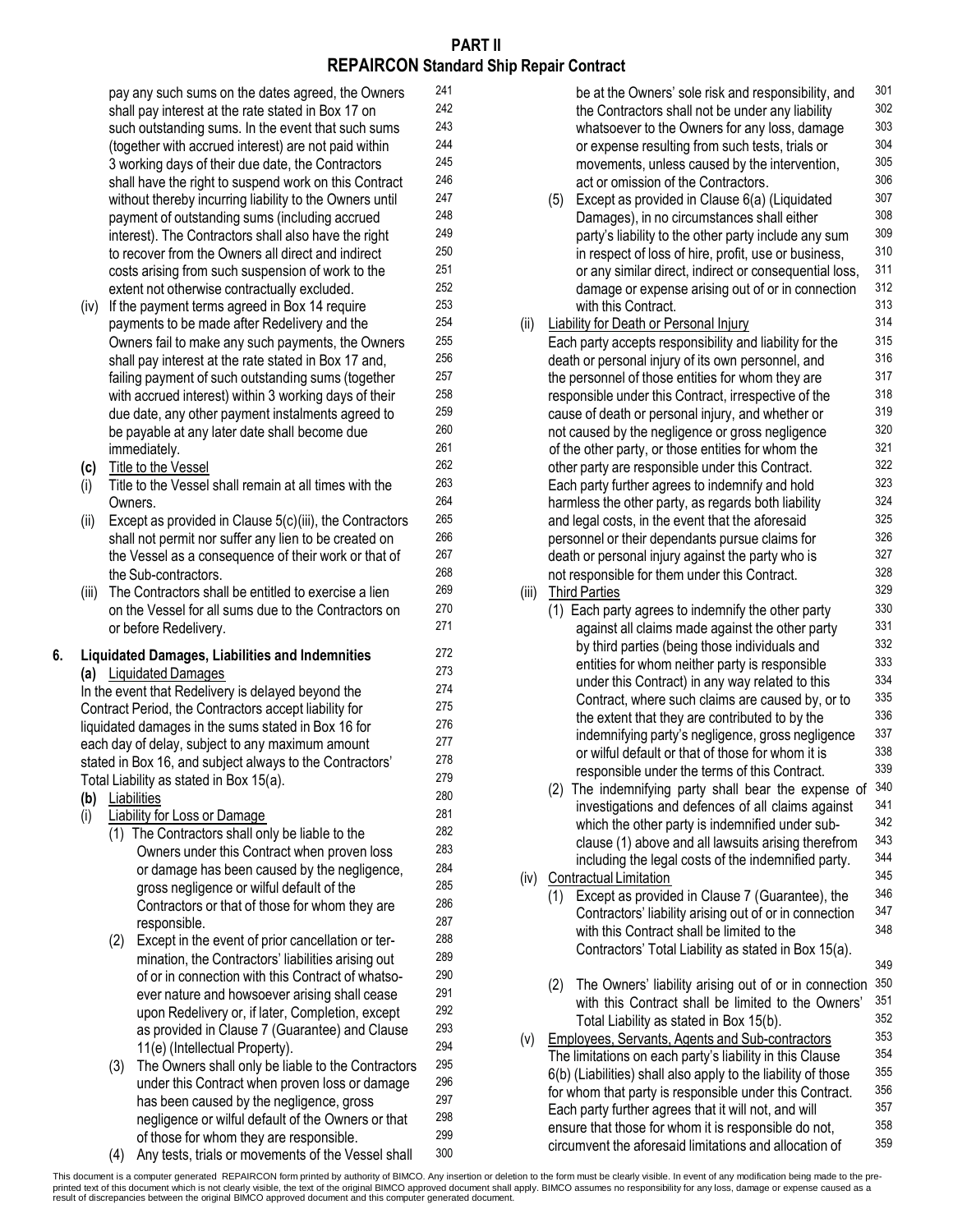responsibility by taking legal proceedings against the 360<br>employees servants or agents of the other party, and 361 employees, servants or agents of the other party, and to this extent each party shall be deemed to be acting  $362$ <br>as agent or trustee on behalf of and for the benefit of  $363$ as agent or trustee on behalf of and for the benefit of  $363$ <br>all such persons all such persons. **(c)** Limitation 365 Nothing herein contained shall affect any right that the 366<br>Parties may have to limit their liability under any statutory 367 Parties may have to limit their liability under any statutory 367<br>anactment for the time being in force enactment for the time being in force. **7. Guarantee** 369 **(a)** The guarantee shall apply to the Works performed and materials supplied by the Contractors and, for the 371 avoidance of doubt, by the Sub-contractors. 372<br>(b) Dursuant to the quarantee, the Contractors shall be 373 **(b)** Pursuant to the guarantee, the Contractors shall be  $373$ <br>responsible for repairing defects in materials equipment  $374$ responsible for repairing defects in materials, equipment 374<br>and workmanship existing at the time of Redelivery or if 375 and workmanship existing at the time of Redelivery or, if later, Completion, provided always that notice of complaint 376<br>in respect of such defects is received in writing by the 377 in respect of such defects is received in writing by the  $377$ <br>Contractors within the number of months stated in Box  $378$ Contractors within the number of months stated in Box 378<br>13 from the date of Completion 13 from the date of Completion.<br>(c) If the defect has led to damage to the Vessel or any  $380$ **(c)** If the defect has led to damage to the Vessel or any part thereof, the repair obligation shall extend to repair 381 or renewal of the Vessel's part(s) that have been  $382$ <br>damaged as a direct consequence of the defect  $383$ damaged as a direct consequence of the defect.  $\frac{383}{\text{d}}$ <br>(d) In cases where the Contractors are liable for defects  $\frac{384}{\text{d}}$ **(d)** In cases where the Contractors are liable for defects as provided in this Clause 7, the Owners shall be entitled  $385$ <br>to have the work and the replacements carried out at  $386$ to have the work and the replacements carried out at 386<br>any vard or workshop, other than the Contractors' if in 387 any yard or workshop, other than the Contractors' if, in  $387$ <br>the reasonable opinion of the Owners, such work and  $388$ the reasonable opinion of the Owners, such work and<br>the replacements peed to be effected promotly and it is the replacements need to be effected promptly and it is  $389$ <br>and practicable or cost effective for the Owners to bring  $390$ not practicable or cost effective for the Owners to bring 390<br>the Vessel to the Contractors' Yard The Contractors' 391 the Vessel to the Contractors' Yard. The Contractors' liability in such cases shall solely be to pay directly or 392 reimburse the actual cost incurred for such work and the 393<br>replacements provided always that before committing the 394 replacements provided always that before committing the 394<br>Vessel to another vard or workshop the Owners shall: 395 Vessel to another yard or workshop the Owners shall: (i) Notify the Contractors of their intention to do so and 396 Request such assistance as the Contractor may be  $397$ <br>able to offer in order to minimize the cost:  $398$ able to offer in order to minimize the cost; Use reasonable endeavours to ensure that the cost 399 does not exceed the cost of having the same work 400<br>carried out at the Contractors' Yard carried out at the Contractors' Yard. 401<br>In any case the Vessel shall be taken at the Owners' 402 **(e)** In any case the Vessel shall be taken at the Owners' cost and responsibility to the place elected, ready in all 403<br>respects for the quarantee work to be commenced 404 respects for the guarantee work to be commenced. **(f)** When repairs or renewals are performed by the  $405$ Contractors pursuant to this Clause 7, the Contractors 406 Shall guarantee such repairs or renewals on the same  $407$ <br>Terms as this Clause 7 Terms as this Clause 7. **8. Disruptions** 409 **(a)** The Contract Period shall be extended when any of the following events cause delay to the Contractors' 411 performance of the Works, provided always that the 412<br>Contractors shall have complied with Clause 8(b) 413 Contractors shall have complied with Clause  $8(b)$   $413$ <br>hereunder and shall have made all reasonable efforts  $414$ hereunder and shall have made all reasonable efforts to avoid or minimise the effects such events may have  $415$ on the performance of the Works: 416<br>(i) Force Majeure events 417 (i) Force Majeure events (1) acts of God; 418 (2) any Government requisition, control, interven-(3) any circumstances arising out of war, threatened 421

(i) the Contractors are deemed insolvent pursuant to 466 Clause 9(c) (Deemed Insolvency); or 467 (ii) without lawful excuse, the Contractors  $(A)$  fail to  $468$ <br>nerform the Werks or any substantial part of them  $469$ perform the Works or any substantial part of them for a running period of at least  $5$  days, provided that  $470$ thereafter the Owners give the Contractors at least 471<br>2 days written potice of their intention to terminate 472 2 days written notice of their intention to terminate under this Clause  $9(a)$ , and within that period the  $473$ Contractors fail to remedy their breach, or (B) clearly 474 indicate their intention not to perform the Contract;<br>or 476 or 476 (iii) the Contractors fail to redeliver the Vessel in the 477 condition required by the Contract by the Redelivery 478 act of war or warlike operations, acts of terrorists 422<br>or the consequences thereof: 423 or the consequences thereof;  $423$ <br>riots civil commotions blockades or embargoes: 424 (4) riots, civil commotions, blockades or embargoes; 424 (5) epidemics; 425 (6) earthquakes, landslides, floods or other  $426$ <br>extraordinary weather conditions:  $427$ extraordinary weather conditions; (7) strikes, lockouts or other industrial action, but  $428$ only if of a general nature and not limited to 429 the Contractors and/or the Sub-contractors; 430 (8) fire, accident, explosion (whether in the Con-431 tractors' Yard or elsewhere) except where 432 caused by the proven negligence of the Con-433 tractors and/or the Sub-contractors. 434<br>er events (ii) Other events (1) failure of the Owners and/or Owners' regulatory  $436$ <br>hodies to review/approve technical information  $437$ bodies to review/approve technical information within a reasonable time:  $438$ (2) suspension of the Works pursuant to Clause 439 5(b)(iii) (Payment); 440 (3) failure of the Owners to deliver the Vessel in 441 the condition stipulated in Clause  $4(a)(i)$  442 (Delivery); 443 (4) breach of Clause 3(a)(ii) (Owners' Repre-444 sentatives);<br>disruption of the Works in breach of Clause 3(b) 446 (5) disruption of the Works in breach of Clause 3(b)  $446$ <br>(Owners' Work):  $447$ (Owners' Work); 447 (6) late delivery of any items to be supplied by the  $\frac{448}{449}$ Owners. **(b)** The Contractors shall notify the Owners in writing  $450$ <br>within 2 working days of the occurrence of any event of  $451$ within 2 working days of the occurrence of any event of delay, on account of which the Contractors assert that 452 they are entitled to claim an extension of the Contract  $453$ <br>Period A failure to so notify shall har the Contractors 454 Period. A failure to so notify shall bar the Contractors  $454$ <br>from claiming any extension to the Contract Period. The 455 from claiming any extension to the Contract Period. The Contractors shall also advise the Owners in writing (A) 456 within 2 working days of the ending of any event notified  $457$ <br>under this clause that the event has ended and (B) as  $458$ under this clause that the event has ended, and  $(B)$  as Soon as reasonably possible after  $(A)$ , the length of  $459$ extension of the Contract Period claimed by the 460<br>Contractors Contractors. **9. Termination** 462<br> **19. Contractors' Default** 463 **(a)** <u>Contractors' Default</u> 463<br>The Owners shall be entitled to terminate the Contract 464 The Owners shall be entitled to terminate the Contract by notice in writing to the Contractors in the event that: 465

tion, requirement or interference; 420

419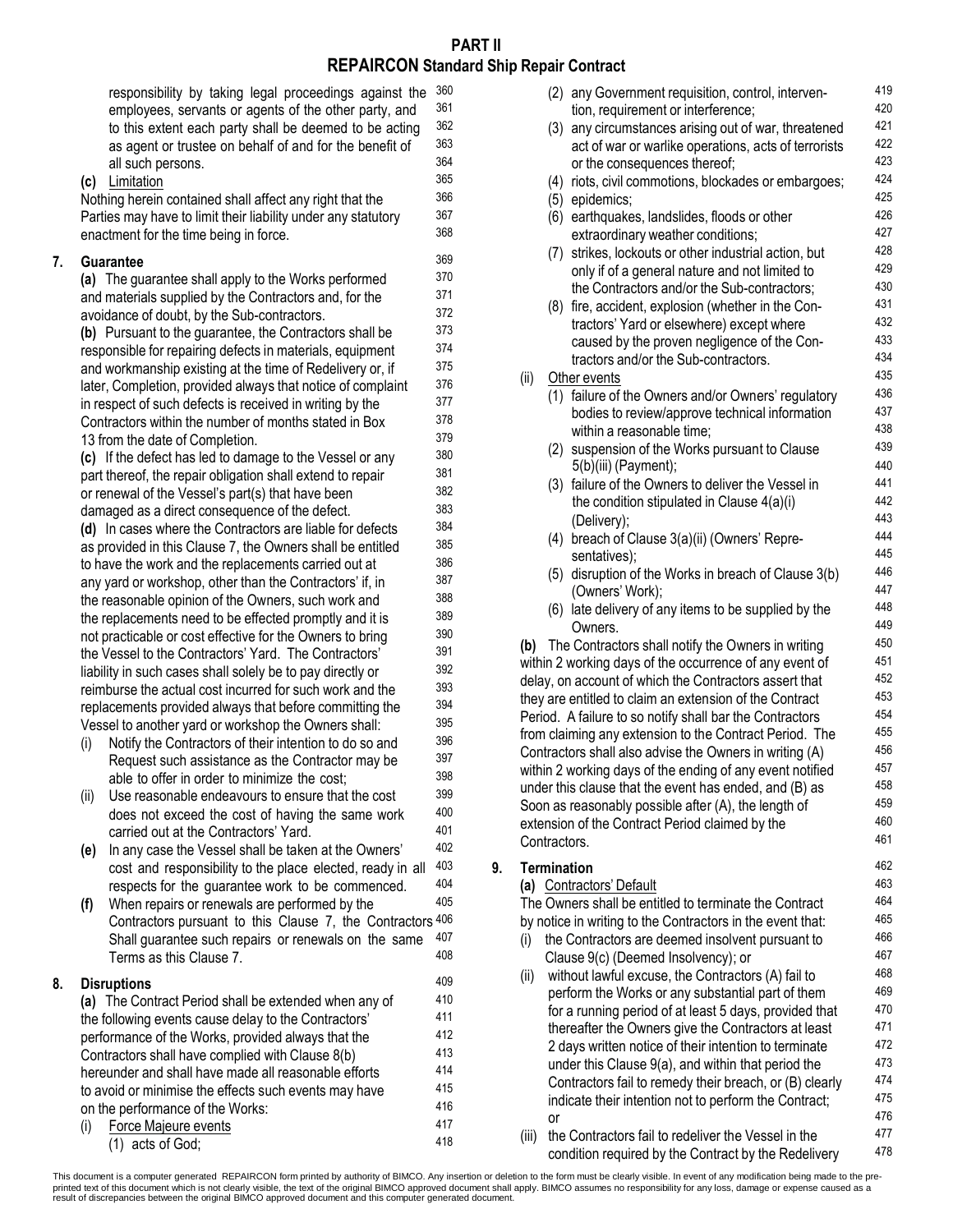### **(b)** Owners' Default

- (i) the Owners are deemed insolvent pursuant to  $506$ Clause 9(c) (Deemed Insolvency); or 507
- (ii) without lawful excuse, the Owners (A) fail to pay any  $508$ sums due under the Contract for a period of 5 days 509 provided that thereafter the Contractors give the 510 Owners at least 2 days written notice of their intention  $511$ <br>In terminate under this Clause 9(b) and within that  $512$ to terminate under this Clause 9(b), and within that period Owners fail to remedy the breach, or (B) 513 clearly indicate their intention not to perform the 514
- (iii) there is damage to the Contractors' property in the 516 course of the Works for which the Owners are liable 517<br>under the terms of the Contract and the reasonably 518 under the terms of the Contract and the reasonably estimated cost of repairing the damage exceeds the 519 Owners' Total Liability. 520

#### **(c)** Deemed Insolvency 530

Either party shall be deemed insolvent (the "Insolvent 531 Party") if it (A) makes any voluntary arrangement with 532 its creditors or becomes subject to an administration 533<br>
order or goes into liquidation (otherwise than for the 534 order or goes into liquidation (otherwise than for the  $534$ <br>purposes of amalgamation or reconstruction): or  $(R)$  an  $535$ purposes of amalgamation or reconstruction); or (B) an encumbrancer takes possession of, or a receiver is  $536$ appointed in respect of any of the Insolvent Party's 537 property or assets; or (C) the other party reasonably 538 of this material. The Contractors may not make any 597

|       | Termination Date stated in Box 19 (if any), as may                                                   | 479        |     | apprehends that any of the events mentioned in (A) or       | 539    |
|-------|------------------------------------------------------------------------------------------------------|------------|-----|-------------------------------------------------------------|--------|
|       | be adjusted pursuant to Clauses $2(a)(iii)$ and $8(a)(ii)$                                           | 480        |     | (B) above is about to occur in relation to the Insolvent    | 540    |
|       | (Other events); or                                                                                   | 481        |     | Party and, after notification to the Insolvent Party is not | 541    |
|       | (iv) there is damage to the Vessel in the course of the                                              | 482        |     | reasonably satisfied as to its continuing creditworthiness  | 542    |
|       | Works for which the Contractors are liable under the                                                 | 483        |     | and/or is not provided with suitable guarantees.            | 543    |
|       | terms of the Contract and the reasonable estimated<br>cost of repairing such damage exceeds the Con- | 484<br>485 |     | 10. Insurance                                               | 544    |
|       | tractors' Total Liability.                                                                           | 486        |     | (a) Contractors' Insurances                                 | 545    |
|       | Thereupon the Owners shall be obliged to pay any part of                                             | 487        |     | The Contractors shall effect and maintain, at no cost to    | 546    |
|       | the Contract Price that relates to the Works performed up                                            | 488        |     | the Owners, ship repairers liability insurance providing    | 547    |
|       | to the date of termination. However, the Owners shall be                                             | 489        |     | coverage for such loss and damage for which the             | 548    |
|       | entitled to set-off against which payment (A) any sums                                               | 490        |     | Contractors may be held liable to the Owners under          | 549    |
|       | payable pursuant to Clause 6(a), and (B) any losses and/                                             | 491        |     | this Contract and shall, at the Owners' request, make       | 550    |
|       | or claims not otherwise excluded which they may suffer by                                            | 492        |     | immediately available to the Owners copies of insurance     | 551    |
|       | reason of the termination. To the extent that (A) and (B)                                            | 493        |     | policies to provide evidence and details of cover.          | 552    |
|       | exceed the Contractors' Total Liability, the Owners shall be                                         | 494        |     | (b) Owners' Insurances                                      | 553    |
|       | discharged from their obligation to pay an equivalent sum                                            | 495        |     | The Owners shall effect and maintain, at no cost to the     | 554    |
|       | out of any unpaid part of the Contract Price. Thereafter,                                            | 496        |     | Contractors, Protection and Indemnity Insurance, Hull       | 555    |
|       | notwithstanding the provisions of Clause 5(c)(iii), the                                              | 497        |     | and Machinery Insurance and War Risks Insurance and         | 556    |
|       | Owners shall have the right to remove the Vessel from                                                | 498        |     | providing full coverage for such loss and damage for        | 557    |
|       | the Contractors' Yard without hindrance or interference                                              | 499        |     | which the Owners may be held liable to the Contractors      | 558    |
|       | by the Contractors or those for whom they are                                                        | 500        |     | under this Contract and shall, at the Contractors' request  | 559    |
|       | responsible.                                                                                         | 501        |     | make immediately available to the Contractors copies        | 560    |
|       |                                                                                                      | <b>SUZ</b> |     | of insurance policies to provide evidence and details of    | 561    |
|       | (b) Owners' Detault<br>The Contractors shall be entitled to terminate the                            | 503        |     | the cover.                                                  | 562    |
|       | Contract by notice in writing to the Owners in the event                                             | 504        | 11. | <b>Sundry Provisions</b>                                    | 563    |
| that: |                                                                                                      | 505        |     | (a) Assignment                                              | 564    |
| (i)   | the Owners are deemed insolvent pursuant to                                                          | 506        |     | Neither party shall have the right to assign this Contract  | 565    |
|       | Clause 9(c) (Deemed Insolvency); or                                                                  | 507        |     | or any rights thereunder to a third party without the       | 566    |
| (ii)  | without lawful excuse, the Owners (A) fail to pay any                                                | 508        |     | written consent of the other party, which consent shall     | 567    |
|       | sums due under the Contract for a period of 5 days                                                   | 509        |     | not be unreasonably withheld.                               | 568    |
|       | provided that thereafter the Contractors give the                                                    | 510        |     | (b) Severance                                               | 569    |
|       | Owners at least 2 days written notice of their intention                                             | 511        |     | If by reason of any enactment or judgment any provision     | 570    |
|       | to terminate under this Clause 9(b), and within that                                                 | 512        |     | of this Contract shall be deemed or held to be illegal,     | 571    |
|       | period Owners fail to remedy the breach, or (B)                                                      | 513        |     | void or unenforceable in whole or in part, all other        | 572    |
|       | clearly indicate their intention not to perform the                                                  | 514        |     | provisions of this Contract shall be unaffected thereby     | 573    |
|       | Contract; or                                                                                         | 515        |     | and shall remain in full force and effect.                  | 574    |
|       | (iii) there is damage to the Contractors' property in the                                            | 516        |     | (c) No Waiver                                               | 575    |
|       | course of the Works for which the Owners are liable                                                  | 517        |     | No failure or forbearance of either of the Parties to       | 576    |
|       | under the terms of the Contract and the reasonably                                                   | 518        |     | exercise any of their rights or remedies under this         | 577    |
|       | estimated cost of repairing the damage exceeds the                                                   | 519        |     | Contract shall constitute a waiver thereof or prevent the   | 578    |
|       | Owners' Total Liability.                                                                             | 520        |     | Parties from subsequently exercising any such rights        | 579    |
|       | Thereupon the Contractors shall be entitled to recover                                               | 521        |     | or remedies in full.                                        | 580    |
|       | any unpaid part of the Contract Price that relates to the                                            | 522        |     | (d) Entire Agreement                                        | 581    |
|       | Works performed up to the date of termination, together                                              | 523        |     | This Contract constitutes the entire agreement between      | 582    |
|       | with (A) any losses they may suffer, or liability to Sub-                                            | 524        |     | the Parties and no promise, undertaking, representation,    | 583    |
|       | contractors and others they may incur, by reason of the                                              | 525        |     | warranty or statement by either party prior to the date     | 584    |
|       | termination except as otherwise excluded, and (B),                                                   | 526        |     | of this Contract shall affect the Contract nor shall any    | 585    |
|       | pending payment of (A), their reasonable costs of                                                    | 527        |     | modification of this Contract be of any effect unless in    | 586    |
|       | accommodating the Vessel, but (A) and (B) being subject                                              | 528        |     | writing signed by or on behalf of the Parties.              | 587    |
|       | always to Owners' Total Liability.                                                                   | 529        |     | <b>Intellectual Property</b><br>(e)                         | 588    |
|       | (c) Deemed Insolvency                                                                                | 530        |     | The Contractors have ownership of drawings, casting<br>(i)  | 589    |
|       | Either party shall be deemed insolvent (the "Insolvent                                               | 531        |     | patterns, data regarding weights and volumes,               | 590    |
|       | Party") if it (A) makes any voluntary arrangement with                                               | 532        |     | information regarding prices and any other data which       | 591    |
|       | its creditors or becomes subject to an administration                                                | 533        |     | it has prepared or produced in connection with this         | 592    |
|       | order or goes into liquidation (otherwise than for the                                               | 534        |     | Contract. The Owners may at all times use the same          | 593    |
|       | purposes of amalgamation or reconstruction); or (B) an                                               | 535        |     | in subsequent work on the Vessel or sister vessels.         | 594    |
|       | encumbrancer takes possession of, or a receiver is                                                   | 536        |     | Subject to payment of the copying expenses, the             | 595    |
|       | appointed in respect of any of the Insolvent Party's                                                 | 537        |     | Owners may require the Contractors to supply copies         | 596    |
|       |                                                                                                      | $-0o$      |     |                                                             | $\sim$ |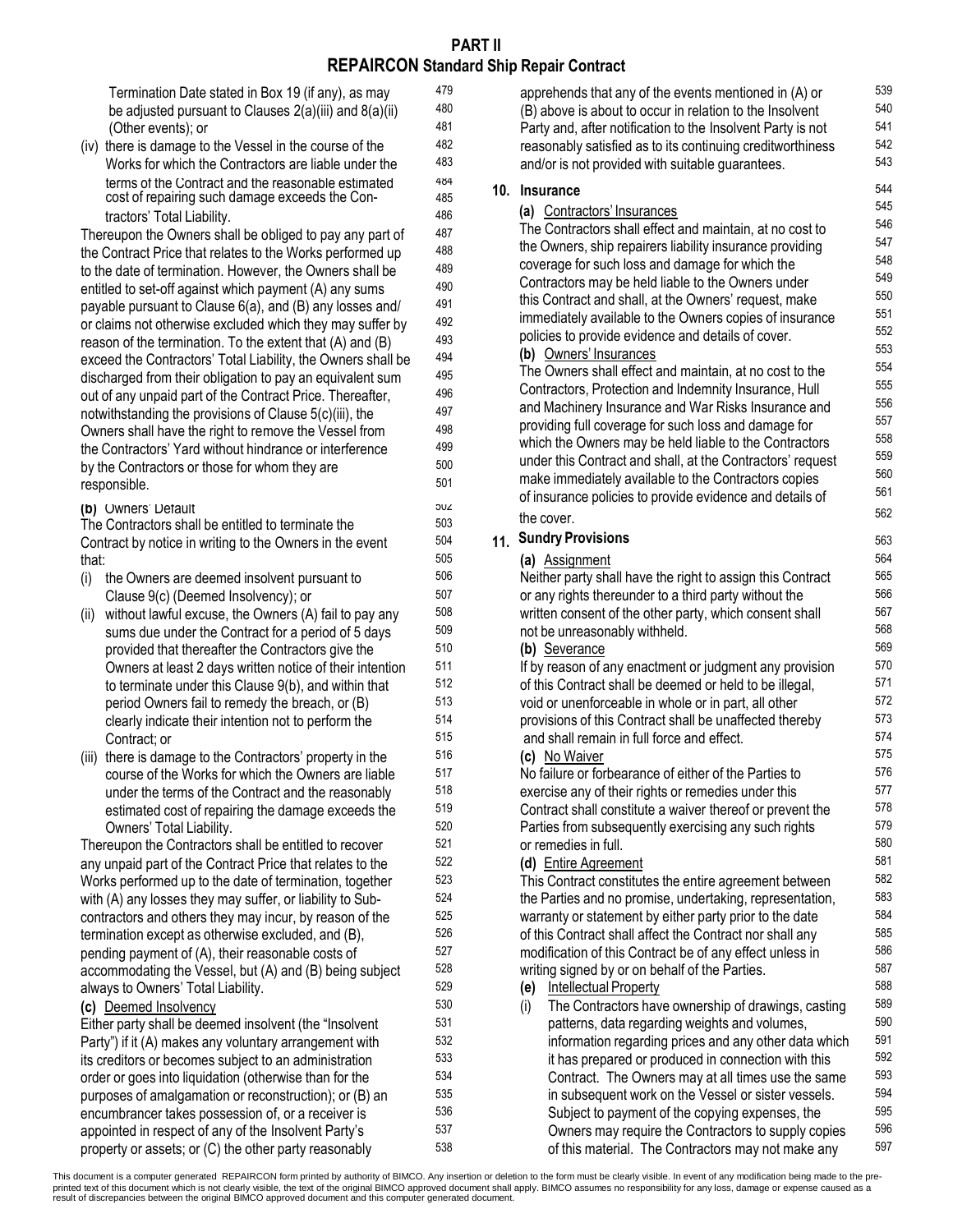| of this material available to third parties without the        | 598 | the parties may agree) the arbitration shall be conducted     | 658 |
|----------------------------------------------------------------|-----|---------------------------------------------------------------|-----|
| prior written consent of the Owners, such consent              | 599 | in accordance with the LMAA Small Claims Procedure            | 659 |
|                                                                | 600 |                                                               | 660 |
| not to be unreasonably withheld where disclosure is            | 601 | current at the time when the arbitration proceedings are      | 661 |
| necessary for the completion of the Works.                     |     | commenced.                                                    |     |
| (ii) The Owners shall ensure that the manufacturing            | 602 | * (b) This Contract shall be governed by and construed        | 662 |
| and/or supplying according to drawings, models or              | 603 | in accordance with Title 9 of the United States Code          | 663 |
| other instructions supplied by them shall not infringe         | 604 | and the Maritime Law of the United States and any             | 664 |
| any trade mark, patent or similar rights of third              | 605 | dispute arising out of or in connection with this Contract    | 665 |
| parties. Should claims nevertheless be made against            | 606 | shall be referred to three persons at New York, one to        | 666 |
| the Contractors in this respect the Owners shall keep          | 607 | be appointed by each of the parties hereto, and the third     | 667 |
|                                                                | 608 |                                                               | 668 |
| the Contractors indemnified against the cost to the            | 609 | by the two so chosen; their decision or that of any two       | 669 |
| Contractors of such claims, including any legal costs          |     | of them shall be final, and for the purposes of enforcing     |     |
| incurred by them in connection therewith.                      | 610 | any award, judgement may be entered on an award by            | 670 |
| Except as provided for in Clause 11(e)(ii), the<br>(iii)       | 611 | any court of competent jurisdiction. The proceedings          | 671 |
| Contractors hereby agree to indemnify the Owners               | 612 | shall be conducted in accordance with the rules of the        | 672 |
| against the cost to the Owners of any claims,                  | 613 | Society of Maritime Arbitrators, Inc.                         | 673 |
| including legal costs incurred by the Owners in                | 614 | In cases where neither the claim nor any counterclaim         | 674 |
| connection therewith based on any alleged                      | 615 | exceeds the sum of US\$50,000 (or such other sum as           | 675 |
| infringement of trademarks, patents or any other               | 616 | the parties may agree) the arbitration shall be conducted     | 676 |
| protected rights, arising out of or in any way related         | 617 | in accordance with the Shortened Arbitration Procedure        | 677 |
| to the Contractors' performance of the Works.                  | 618 |                                                               | 678 |
|                                                                | 619 | of the Society of Maritime Arbitrators, Inc. current at the   | 679 |
| <b>Scrap Materials</b><br>(f)                                  | 620 | time when the arbitration proceedings are commenced.          |     |
| Scrap metal materials removed from the Vessel pursuant         |     | * (c) This Contract shall be governed by and construed        | 680 |
| to the Works shall become the Contractors' property            | 621 | in accordance with the laws of the place mutually agreed      | 681 |
| except for propellors, tailshafts and heavy machinery          | 622 | by the parties and any dispute arising out of or in           | 682 |
| parts.                                                         | 623 | connection with this Contract shall be referred to            | 683 |
| 12. BIMCO Dispute Resolution Clause                            | 624 | arbitration at a mutually agreed place, subject to the        | 684 |
| * (a) This Contract shall be governed by and construed         | 625 | procedures applicable there.                                  | 685 |
|                                                                |     | (d) Notwithstanding $12(a)$ , $12(b)$ or $12(c)$ above, the   | 686 |
| in accordance with English law and any dispute arising         | 626 |                                                               | 687 |
| out of or in connection with this Contract shall be referred   | 627 | parties may agree at any time to refer to mediation any       | 688 |
| to arbitration in London in accordance with the                | 628 | difference and/or dispute arising out of or in connection     |     |
| Arbitration Act 1996 or any statutory modification or re-      | 629 | with this Contract.                                           | 689 |
| enactment thereof save to the extent necessary to give         | 630 | In the case of a dispute in respect of which arbitration      | 690 |
| effect to the provisions of this Clause.                       | 631 | has been commenced under 12(a), 12(b) or 12(c) above,         | 691 |
| The arbitration shall be conducted in accordance with          | 632 | the following shall apply:                                    | 692 |
|                                                                | 633 | Either party may at any time and from time to time<br>(i)     | 693 |
| the London Maritime Arbitrators Association (LMAA)             | 634 | elect to refer the dispute or part of the dispute to          | 694 |
| Terms current at the time when the arbitration proceed-        |     | mediation by service on the other party of a written          | 695 |
| ings are commenced.                                            | 635 | notice (the "Mediation Notice") calling on the other          | 696 |
| The reference shall be to three arbitrators. A party           | 636 | party to agree to mediation.                                  | 697 |
| wishing to refer a dispute to arbitration shall appoint its    | 637 | The other party shall thereupon within 14 calendar<br>(11)    | 698 |
| arbitrator and send notice of such appointment in writing      | 638 |                                                               | 699 |
| to the other party requiring the other party to appoint its    | 639 | days of receipt of the Mediation Notice confirm that          | 700 |
| own arbitrator within 14 calendar days of that notice and      | 640 | they agree to mediation, in which case the parties            |     |
| stating that it will appoint its arbitrator as sole arbitrator | 641 | shall thereafter agree a mediator within a further 14         | 701 |
| unless the other party appoints its own arbitrator and         | 642 | calendar days, failing which on the application of            | 702 |
| gives notice that it has done so within the 14 days            | 643 | either party a mediator will be appointed promptly by         | 703 |
| specified. If the other party does not appoint its own         | 644 | the Arbitration Tribunal ("the Tribunal") or such person      | 704 |
|                                                                | 645 | as the Tribunal may designate for that purpose. The           | 705 |
| arbitrator and give notice that it has done so within the      | 646 | mediation shall be conducted in such place and in             | 706 |
| 14 days specified, the party referring a dispute to            |     | accordance with such procedure and on such terms              | 707 |
| arbitration may, without the requirement of any further        | 647 | as the parties may agree or, in the event of                  | 708 |
| prior notice to the other party, appoint its arbitrator as     | 648 | disagreement, as may be set by the mediator.                  | 709 |
| sole arbitrator and shall advise the other party               | 649 | If the other party does not agree to mediate, that<br>(III)   | 710 |
| accordingly. The award of a sole arbitrator shall be           | 650 | fact may be brought to the attention of the Tribunal          | 711 |
| binding on both parties as if he had been appointed by         | 651 |                                                               | 712 |
| agreement.                                                     | 652 | and may be taken into account by the Tribunal when            | 713 |
| Nothing herein shall prevent the parties agreeing in           | 653 | allocating the costs of the arbitration as between            |     |
| writing to vary these provisions to provide for the            | 654 | the parties.                                                  | 714 |
| appointment of a sole arbitrator.                              | 655 | (iv) The mediation shall not affect the right of either party | 715 |
| In cases where neither the claim nor any counterclaim          | 656 | to seek such relief or take such steps as it considers        | 716 |
| exceeds the sum of US\$50,000 (or such other sum as            | 657 | necessary to protect its interest.                            | 717 |
|                                                                |     |                                                               |     |

This document is a computer generated REPAIRCON form printed by authority of BIMCO. Any insertion or deletion to the form must be clearly visible. In event of any modification being made to the pre-<br>printed text of this d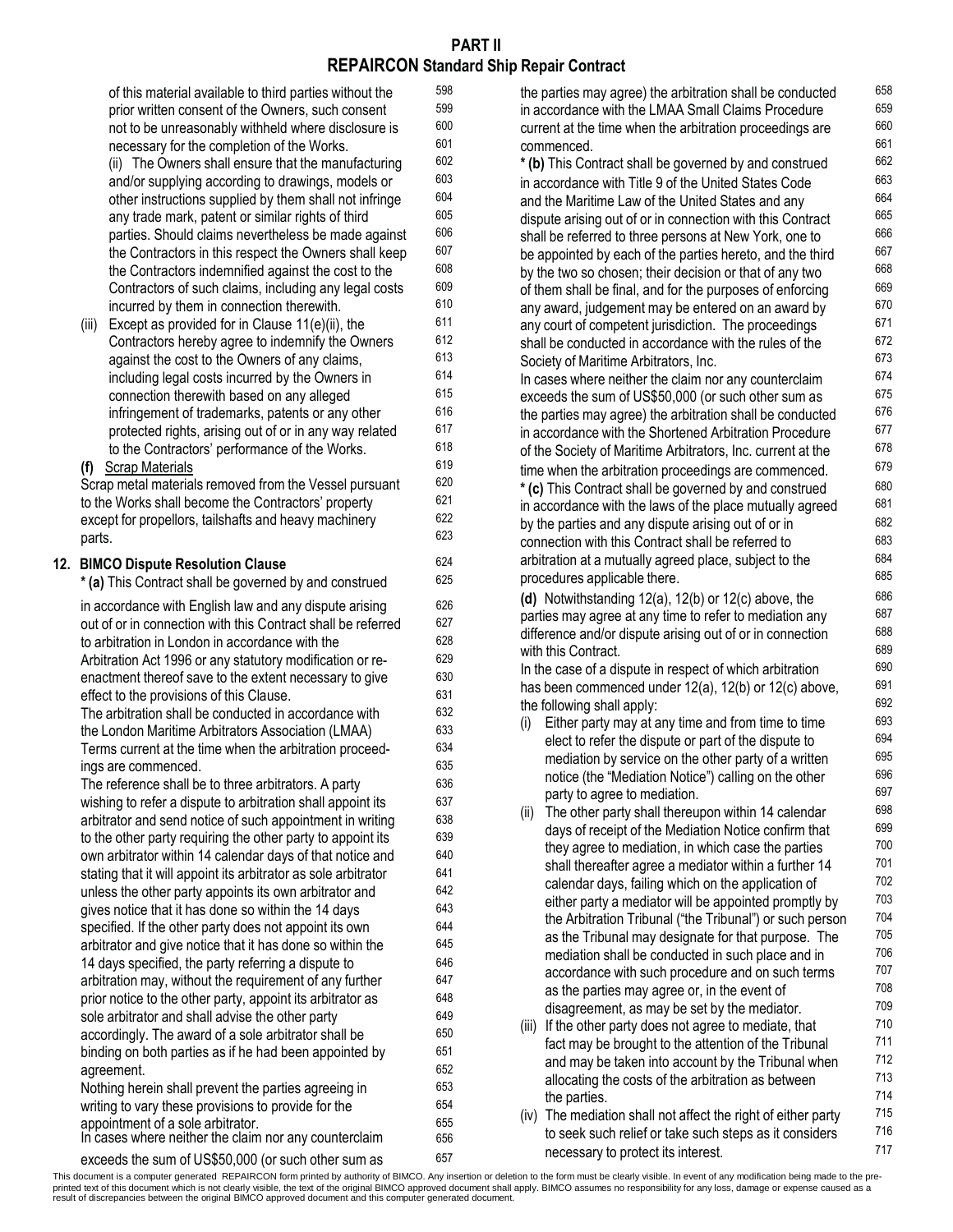| Either party may advise the Tribunal that they have<br>(v) | 718 |     | process may not necessarily interrupt time limits.)            | 734 |
|------------------------------------------------------------|-----|-----|----------------------------------------------------------------|-----|
| agreed to mediation. The arbitration procedure shall       | 719 |     | (e) If Box 18 in Part I is not appropriately filled in, clause | 735 |
| continue during the conduct of the mediation but           | 720 |     | 12(a) of this Clause shall apply. Clause 12(d) shall apply     | 736 |
| the Tribunal may take the mediation timetable into         | 721 |     | in all cases.                                                  | 737 |
| account when setting the timetable for steps in the        | 722 |     | Clauses 12(a), 12(b) and 12(c) are alternatives;               | 738 |
| arbitration.                                               | 723 |     | indicate alternative agreed in Box 18.                         | 739 |
| (vi) Unless otherwise agreed or specified in the mediation | 724 | 13. | <b>BIMCO Notices Clause</b>                                    | 740 |
| terms, each party shall bear its own costs incurred        | 725 |     | (a) All notices given by either party or their agents to       | 741 |
| in the mediation and the parties shall share equally       | 726 |     | the other party or their agents in accordance with the         | 742 |
| the mediator's costs and expenses.                         | 727 |     | provisions of this Contract shall be in writing.               | 743 |
| (vii) The mediation process shall be without prejudice     | 728 |     | (b) For the purposes of this Contract, "in writing" shall      | 744 |
| and confidential and no information or documents           | 729 |     | mean any method of legible communication. A notice             | 745 |
| disclosed during it shall be revealed to the Tribunal      | 730 |     | may be given any effective means including, but not            | 746 |
| except to the extent that they are disclosable under       | 731 |     | limited to, cable, telex, fax, e-mail, registered or recorded  | 747 |
| the law and procedure governing the arbitration.           | 732 |     |                                                                | 748 |
|                                                            |     |     | mail, or by personal service.                                  |     |
| (Note: The parties should be aware that the mediation      | 733 |     |                                                                |     |

746

747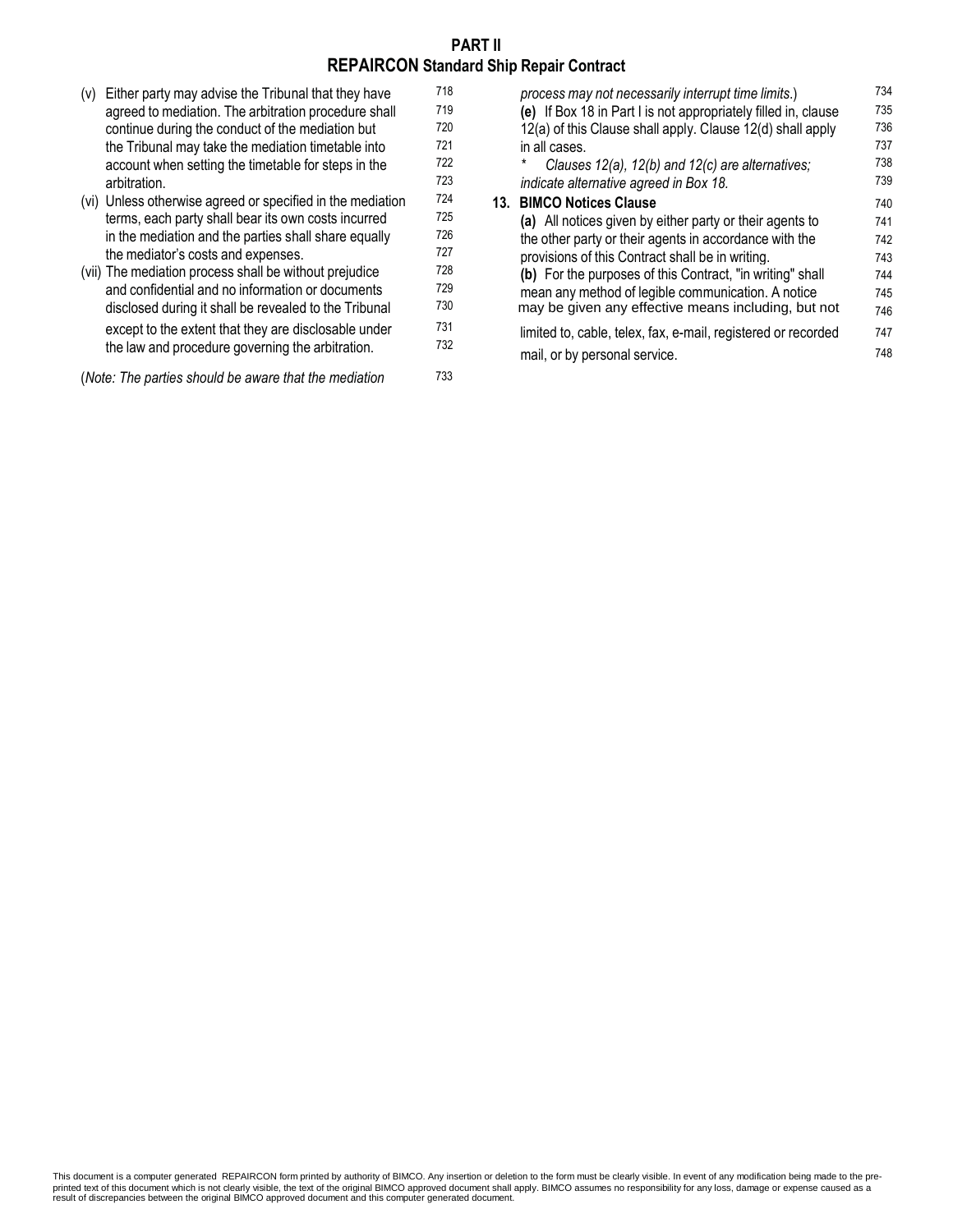## **ANNEX"A" (SPECIFICATION) BIMCOSTANDARDSHIPREPAIRCONTRACT CODENAME:REPAIRCON**



Note: Annex "A" will either be the front sheet to whatever detailed technical specification has been developed and agreed between the Parties, or will be a list identifying by date and description the various documents and correspondence exchanged between the Parties which together comprise the *Specification.*

This document is a computer generated REPAIRCON form printed by authority of BIMCO. Any insertion or deletion to the form must be clearly visible. In the event of any modification made to<br>the pre-printed text of this docum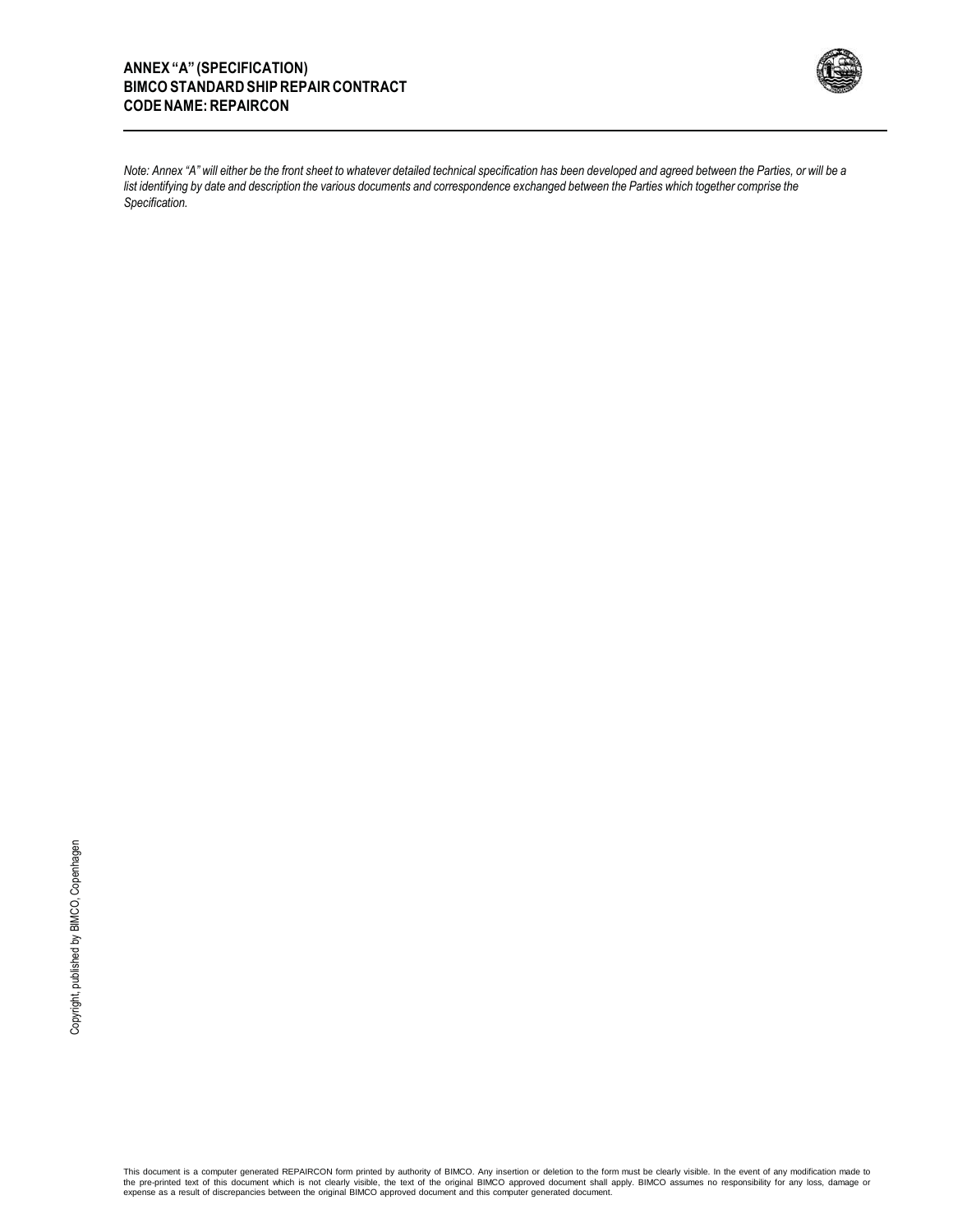## **ANNEX "B" (WORK VARIATION FORM) BIMCOSTANDARDSHIPREPAIRCONTRACT CODENAME:REPAIRCON**

| Vessel's Name:                              | WVF No.:                           |            | Date issued for Signature:        |  |
|---------------------------------------------|------------------------------------|------------|-----------------------------------|--|
|                                             |                                    |            |                                   |  |
|                                             |                                    |            |                                   |  |
| Description of Additional Works/Reductions: |                                    |            |                                   |  |
|                                             |                                    |            |                                   |  |
|                                             |                                    |            |                                   |  |
|                                             |                                    |            |                                   |  |
|                                             |                                    |            |                                   |  |
|                                             |                                    |            |                                   |  |
|                                             |                                    |            |                                   |  |
|                                             |                                    |            |                                   |  |
| (a) Adjustment to Contract Price:           | (b) Time for payment of Adjustment |            | (c) Adjustment to Contract Period |  |
|                                             |                                    |            |                                   |  |
|                                             |                                    |            |                                   |  |
|                                             |                                    |            |                                   |  |
|                                             |                                    |            |                                   |  |
|                                             |                                    |            |                                   |  |
|                                             |                                    |            |                                   |  |
| For Contractors                             |                                    | For Owners |                                   |  |
|                                             |                                    |            |                                   |  |
| Name:                                       | Date:                              | Name:      | Date:                             |  |
|                                             |                                    |            |                                   |  |
|                                             |                                    |            |                                   |  |
|                                             |                                    |            |                                   |  |
| Signature:                                  |                                    | Signature: |                                   |  |
|                                             |                                    |            |                                   |  |
|                                             |                                    |            |                                   |  |